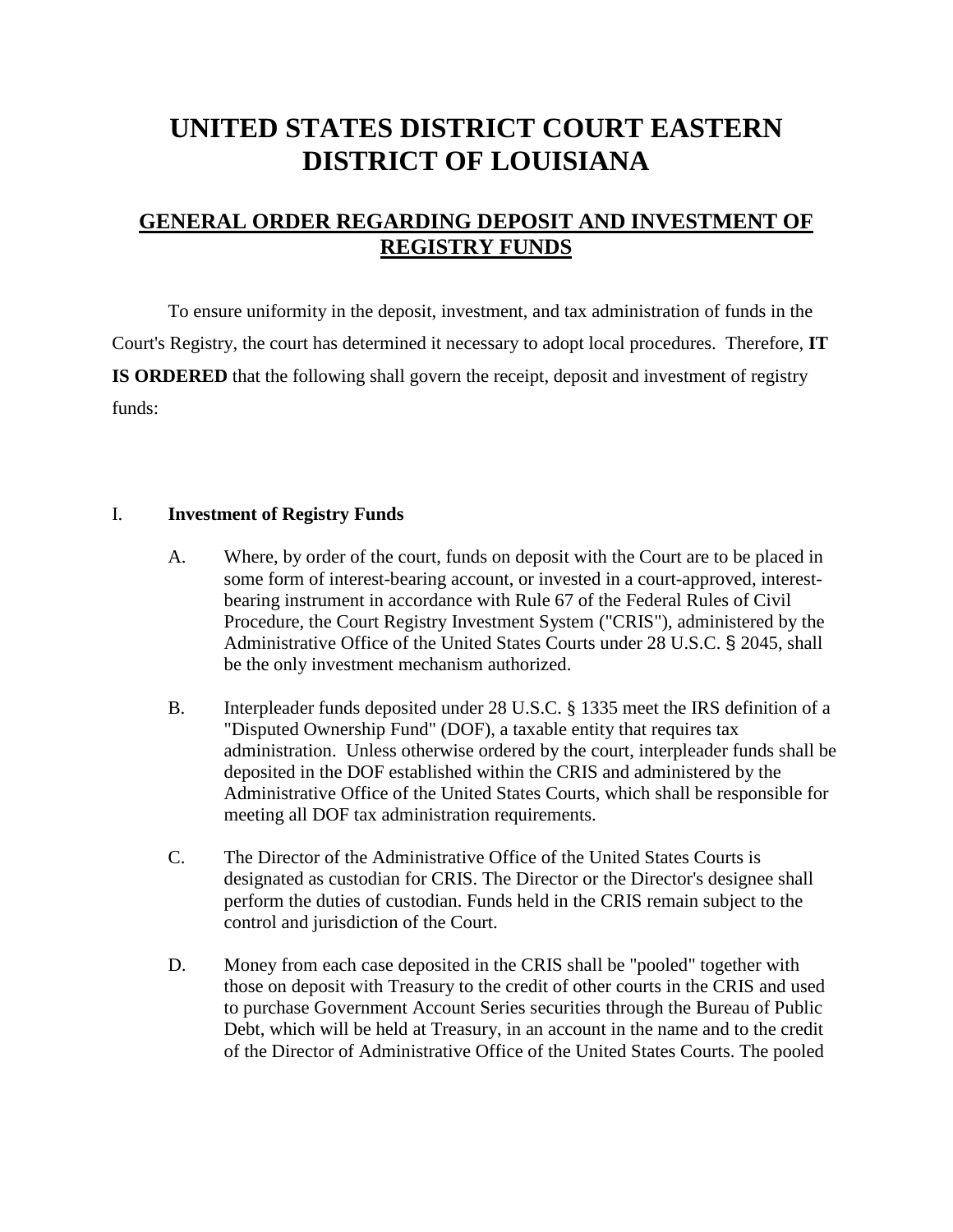funds will be invested in accordance with the principals of the CRIS Investment Policy as approved by the Registry Monitoring Group.

- E. An account for each case will be established in the CRIS Liquidity Fund titled in the name of the case giving rise to the deposit invested in the fund. Income generated from fund investments will be distributed to each case based on the ratio each account's principal and earnings has to be aggregate principal and income total in the fund after the CRIS fee has been applied. Reports showing the interest earned and the principal amounts contributed in each case will be prepared and distributed to each court participating in the CRIS and made available to litigants and/or their counsel.
- F. For each interpleader case, an account shall be established in the CRIS Disputed Ownership Fund, titled in the name of the case giving rise to the deposit invested in the fund. Income generated from the fund investments will be distributed to each case after the DOF fee has been applied and tax withholdings have been deducted from the fund. Reports showing the interest earned and the principal amounts contributed in each case will be available through the FedInvest/CMS application for each court participating in the CRIS and made available to litigants and/or their counsel. On appointment of an administrator authorized to incur expenses on behalf of the DOF in a case, the case DOF funds should be transferred to another investment account as directed by court order.

#### **III.** Fees and Taxes

- A. The custodian is authorized and directed by this Order to deduct the CRIS fee of an annualized 10 basis points on assets on deposit for all CRIS funds, excluding the case funds held in the DOF, for the management of investments in the CRIS. According to the Court's Miscellaneous Fee Schedule, the CRIS fee is assessed from the interest earnings to the pool before a pro rata distribution of earnings is made to court cases.
- B. The custodian is authorized and directed by this Order to deduct the DOF fee of an annualized 20 basis points on assets on deposit in the DOF for management of investments and tax administration. According to the Court's Miscellaneous Fee Schedule, the DOF fee is assessed from interest earnings to the pool before a pro rata distribution of earnings is made to court cases. The custodian is further authorized and directed by this Order to withhold and pay federal taxes due on behalf of the DOF.

### **IV. Transition From Former Investment Procedures**

A. The Clerk of Court is further directed to develop a systematic method of redemption of all existing investments and their transfer to the CRIS.